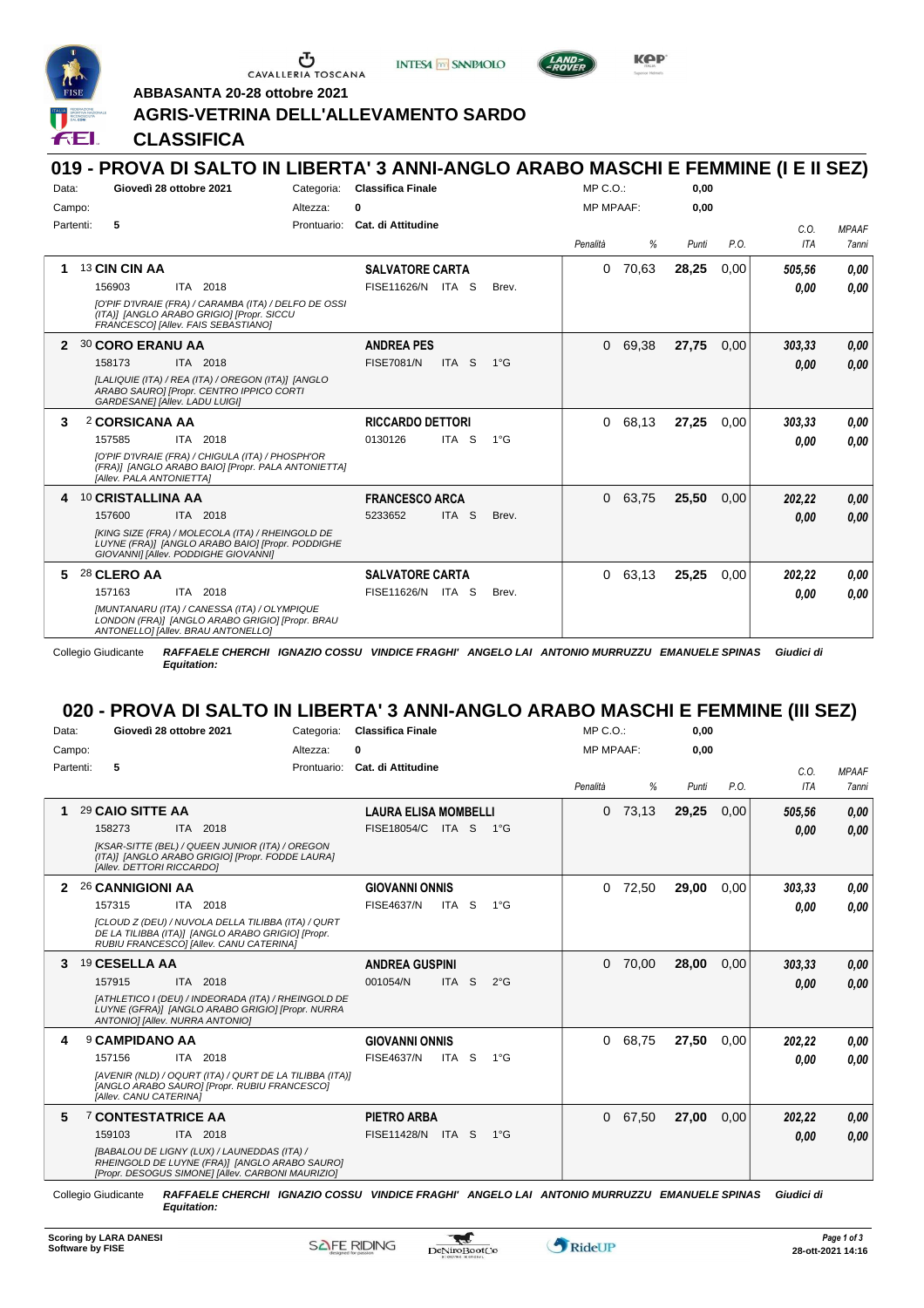

 $\begin{array}{c}\n\bullet \\
\bullet \\
\bullet \\
\bullet \\
\bullet\n\end{array}$  CAVALLERIA TOSCANA





**Kep** 

**ABBASANTA 20-28 ottobre 2021**

# **AGRIS-VETRINA DELL'ALLEVAMENTO SARDO**

*Equitation:* **CLASSIFICA**

# **021 - PROVA DI SALTO IN LIBERTA' 3 ANNI-SELLA ITALIANO MASCHI E FEMMINE (III SEZ)**

| Data:     | Giovedì 28 ottobre 2021                                                                                                                                            | <b>Classifica Finale</b><br>Categoria: |                                                       |               |                  | MP C. O.  |       |      |                |              |
|-----------|--------------------------------------------------------------------------------------------------------------------------------------------------------------------|----------------------------------------|-------------------------------------------------------|---------------|------------------|-----------|-------|------|----------------|--------------|
| Campo:    |                                                                                                                                                                    | Altezza:                               | O                                                     |               | <b>MP MPAAF:</b> |           | 0,00  |      |                |              |
| Partenti: | 18                                                                                                                                                                 |                                        | Prontuario: Cat. di Attitudine                        |               |                  |           |       |      | C.O.           | <b>MPAAF</b> |
|           |                                                                                                                                                                    |                                        |                                                       |               | Penalità         | %         | Punti | P.O. | <b>ITA</b>     | 7anni        |
|           | 1 15 CRUSSEL                                                                                                                                                       |                                        | <b>STEFANO COSSU</b>                                  |               |                  | $0$ 78,75 | 31,50 | 0,00 | 505,56         | 0,00         |
|           | 157958<br>ITA 2018<br>[RUSSEL (DEU) / OLABAI (ITA) / AVENIR (NLD)] [SELLA                                                                                          |                                        | <b>FISE5517/S</b><br>ITA S                            | Brev.         |                  |           |       |      | 0.00           | 0.00         |
|           | ITALIANO BAIO] [Propr. GALLERI RAFFAELE] [Allev.                                                                                                                   |                                        |                                                       |               |                  |           |       |      |                |              |
|           | <b>GALLERI RAFFAELEI</b>                                                                                                                                           |                                        |                                                       |               |                  |           |       |      |                |              |
|           | 2 24 CLOES<br>ITA 2018<br>158386                                                                                                                                   |                                        | PIETRO ARBA<br>FISE11428/N ITA S                      | 1°G           |                  | $0$ 78,13 | 31,25 | 0,00 | 505,56<br>0.00 | 0,00<br>0,00 |
|           | [CLARIMO (DEU) / NORA DE BOIS (ITA) / ORAME (NLD)]                                                                                                                 |                                        |                                                       |               |                  |           |       |      |                |              |
|           | [SELLA ITALIANO BAIO] [Propr. MULAS RAFFAELE] [Allev.<br><b>MULAS RAFFAELE]</b>                                                                                    |                                        |                                                       |               |                  |           |       |      |                |              |
| 3         | <b>8 ERSILIUS</b>                                                                                                                                                  |                                        | <b>LUIGI IRIU</b>                                     |               |                  | $0$ 75,00 | 30,00 | 0,00 | 505,56         | 0,00         |
|           | ITA 2018<br>158439                                                                                                                                                 |                                        | 000169/N<br>ITA SA 1°G                                |               |                  |           |       |      | 0.00           | 0.00         |
|           | [COLESTUS (DEU) / TERRAMARINA (ITA) / KANNAN (NLD)]<br>[SELLA ITALIANO GRIGIO] [Propr. SCANU STEFANO] [Allev.                                                      |                                        |                                                       |               |                  |           |       |      |                |              |
|           | SCANU STEFANO]                                                                                                                                                     |                                        |                                                       |               |                  |           |       |      |                |              |
| 4         | 20 CALAYAN DE PAULE                                                                                                                                                |                                        | <b>GIOVANNI CARBONI</b>                               |               |                  | 0 73,75   | 29,50 | 0,00 | 505,56         | 0,00         |
|           | 157928<br>ITA 2018                                                                                                                                                 |                                        | <b>FISE3933/N</b><br>ITA <sub>S</sub>                 | $2^{\circ}$ G |                  |           |       |      | 0.00           | 0.00         |
|           | [CORNET OBOLENSKY (BEL) / OLIMPIA DE PAULE (ITA) /<br>AVENIR (NLD)] [SELLA ITALIANO BAIO] [Propr. CARBONI<br>GIOVANNI] [Allev. TICCA ALBERTO]                      |                                        |                                                       |               |                  |           |       |      |                |              |
| 4         | 22 HANNIBAL LECTER                                                                                                                                                 |                                        | <b>RICCARDO DETTORI</b>                               |               |                  | 0 73,75   | 29,50 | 0,00 | 505,56         | 0.00         |
|           | 158406<br>ITA 2018                                                                                                                                                 |                                        | 0130126<br>ITA S                                      | $1^{\circ}G$  |                  |           |       |      | 0.00           | 0.00         |
|           | [KSAR-SITTE (BEL) / QUEENSILVIA (ITA) / SILVIO I (DEU)]<br>[SELLA ITALIANO BAIO] [Propr. BRESCIANI LUCA] [Allev.<br>PIRAS ANTONIO]                                 |                                        |                                                       |               |                  |           |       |      |                |              |
| 6         | 25 CRISTALLO GRIGIO                                                                                                                                                |                                        | <b>ANDREA GUSPINI</b>                                 |               |                  | $0$ 72,50 | 29,00 | 0,00 | 505,56         | 0,00         |
|           | 157285<br>ITA 2018                                                                                                                                                 |                                        | 001054/N<br>ITA S                                     | $2^{\circ}$ G |                  |           |       |      | 0.00           | 0.00         |
|           | [COLBERT GTI (DEU) / SHARDAF (ITA) / CARDENTO<br>(DEU)] [SELLA ITALIANO GRIGIO] [Propr. MANCA                                                                      |                                        |                                                       |               |                  |           |       |      |                |              |
|           | GIANBATTISTA] [Allev. MANCA GIANBATTISTA]                                                                                                                          |                                        |                                                       |               |                  |           |       |      |                |              |
|           | 7 23 COROFINA INDOCTRO<br>156965<br>ITA 2018                                                                                                                       |                                        | <b>LORENZO GIULIANO</b><br><b>FISE7561/N</b><br>ITA S | Brev.         |                  | $0$ 71,88 | 28,75 | 0.00 | 303,33<br>0.00 | 0,00<br>0.00 |
|           | [RUSSEL (DEU) / CHANCHEZ (NLD) / INDOCTRO (DEU)]                                                                                                                   |                                        |                                                       |               |                  |           |       |      |                |              |
|           | [SELLA ITALIANO SAURO] [Propr. CASU IRENE] [Allev.<br><b>CASU IRENEI</b>                                                                                           |                                        |                                                       |               |                  |           |       |      |                |              |
| 8         | 11 CICCA                                                                                                                                                           |                                        | <b>MARCO DESSI</b>                                    |               |                  | $0$ 71,25 | 28,50 | 0,00 | 303,33         | 0,00         |
|           | 156787<br>ITA 2018                                                                                                                                                 |                                        | FISE10011/N ITA S                                     | 1°G           |                  |           |       |      | 0,00           | 0.00         |
|           | [KSAR- SITTE (BEL) / E' BELLA (ITA) / CLAVELITO (FRA)]<br>[SELLA ITALIANO BAIO] [Propr. SALARIS ANTONELLA]                                                         |                                        |                                                       |               |                  |           |       |      |                |              |
|           | [Allev. SALARIS ANTONELLA]                                                                                                                                         |                                        |                                                       |               |                  |           |       |      |                |              |
| 9         | 14 CONTESSA LADY                                                                                                                                                   |                                        | <b>ANTONELLO SPADA</b>                                |               |                  | 0 70,63   | 28,25 | 0,00 | 303,33         | 0,00         |
|           | 157166<br>ITA 2018<br>[KSAR-SITTE (BEL) / CANAGLIA (ITA) / QUIT (ITA)] [SELLA                                                                                      |                                        | 85520<br>ITA S                                        | Brev.         |                  |           |       |      | 0.00           | 0.00         |
|           | ITALIANO BAIOI [Propr. SPADA GIOVANNI] [Allev. SPADA<br>GIOVANNI]                                                                                                  |                                        |                                                       |               |                  |           |       |      |                |              |
| 10        | <b>16 UNICA DE IS MORUS</b>                                                                                                                                        |                                        | <b>GIACOMO PISANO</b>                                 |               |                  | 0, 70, 00 | 28,00 | 0,00 | 303,33         | 0,00         |
|           | 158261<br>ITA 2018                                                                                                                                                 |                                        | FISE14373/N ITA S                                     | Brev.         |                  |           |       |      | 0,00           | 0,00         |
|           | [COUPE DE COEUR (DEU) / SONNIENDE DE IS MORUS<br>(ITA) / CONCORAL (DEU)] [SELLA ITALIANO SAURO]<br>[Propr. GARAU STEFANO] [Allev. GARAU STEFANO]                   |                                        |                                                       |               |                  |           |       |      |                |              |
| 11        | 5 CHARNEL                                                                                                                                                          |                                        | <b>GIOVANNI CARBONI</b>                               |               |                  | 0 69,38   | 27,75 | 0.00 | 303,33         | 0,00         |
|           | 158091<br>ITA 2018                                                                                                                                                 |                                        | FISE3933/N<br>ITA S                                   | $2^{\circ}$ G |                  |           |       |      | 0.00           | 0,00         |
|           | [KSAR SITTE (BEL) / ILARE (ITA) / ASCOT DES IFS (FRA)]<br>[SELLA ITALIANO SAURO] [Propr. PIRAS BARTOLOMEO]<br>[Allev. PIRAS BARTOLOMEO]                            |                                        |                                                       |               |                  |           |       |      |                |              |
| 12        | <sup>18</sup> DESIDERIO DE SAMUGHEO                                                                                                                                |                                        | <b>ENRICO CARCANGIU</b>                               |               |                  | 0 68,75   | 27,50 | 0,00 | 303,33         | 0,00         |
|           | 158017<br>ITA 2018                                                                                                                                                 |                                        | 000063/N<br>ITA S                                     | $2^{\circ}$ G |                  |           |       |      | 0.00           | 0,00         |
|           | [NADIR DI SAN PATRIGNANO (ITA) / NERMESIS (ITA) /<br>COME ON (DEU)] [SELLA ITALIANO BAIO] [Propr. MURA<br>ANTONELLA] [Allev. AZ.AGR.ROMERO REGUEIFEROS<br>ROSA I.1 |                                        |                                                       |               |                  |           |       |      |                |              |
|           |                                                                                                                                                                    |                                        |                                                       |               |                  |           |       |      |                |              |